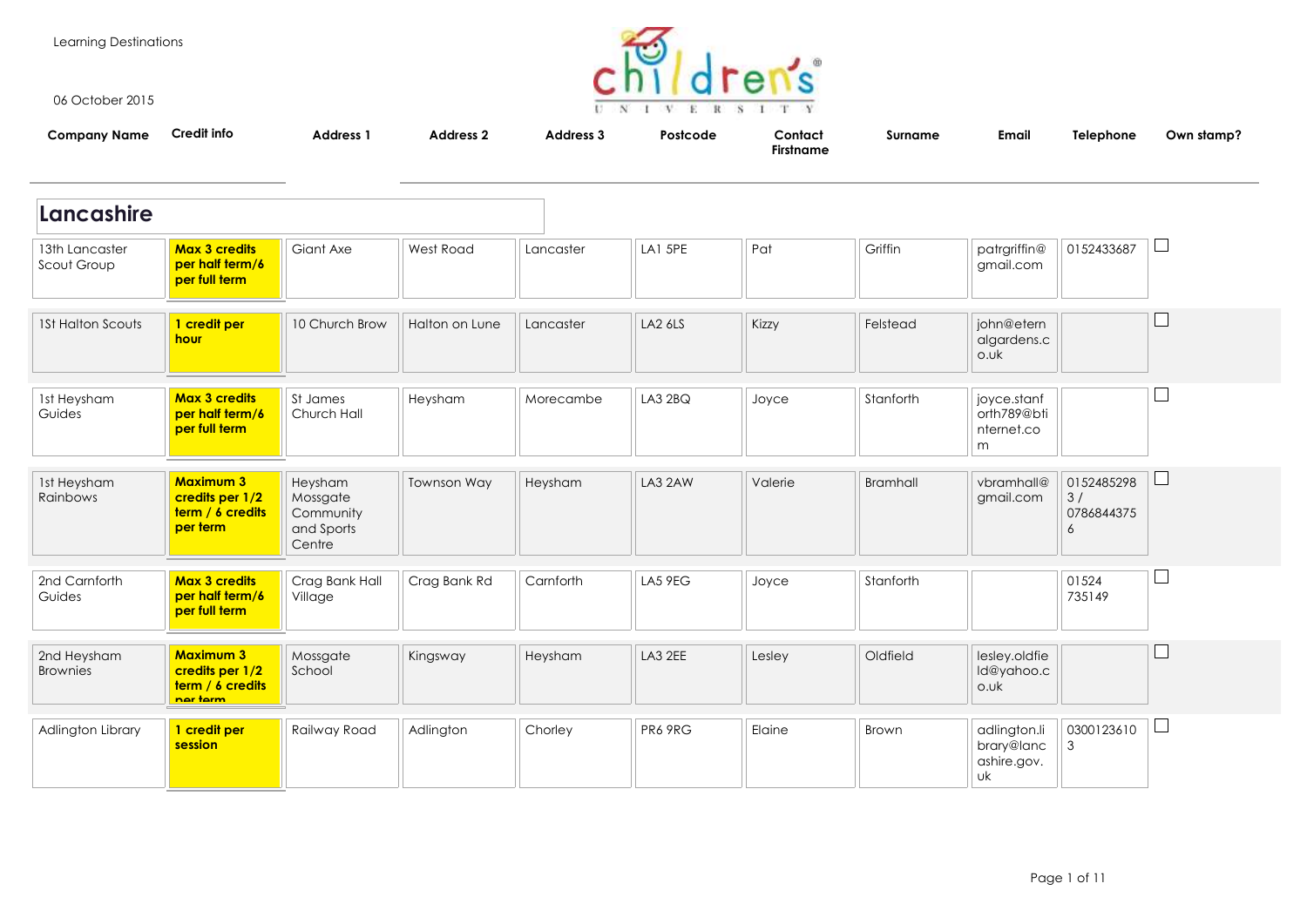| Company Name | redit info | <b>Address</b> | Address ' | \ddress : | Postcode | Contact         | Surname | Email | elephone<br>the contract of the contract of the contract of the contract of the contract of the contract of the contract of | Own stamp? |
|--------------|------------|----------------|-----------|-----------|----------|-----------------|---------|-------|-----------------------------------------------------------------------------------------------------------------------------|------------|
|              |            |                |           |           |          | --<br>Firstname |         |       |                                                                                                                             |            |

| <b>Bamber Bridge</b><br>Library      | 1 credit per<br>session      | <b>Station Road</b>                 | <b>Bamber Bridge</b>   | Preston    | PR5 6LA        | Lydia     | Mayor         | lydia.mayor<br>@lancashir<br>e.gov.uk                                    | 0300123670<br>3              | $\Box$                   |
|--------------------------------------|------------------------------|-------------------------------------|------------------------|------------|----------------|-----------|---------------|--------------------------------------------------------------------------|------------------------------|--------------------------|
| <b>Bolton-Le-Sands</b><br>Library    | <b>Please see</b><br>website | Main Road                           | <b>Bolton-le-Sands</b> | Carnforth  | LA5 8DN        | Glenys    | Knowles       | glenys.kno<br>wles@lanca<br>shire.gov.uk                                 | 01772<br>539324              | $\Box$                   |
| <b>Bowland Wild Boar</b><br>Park     | 1 credit per visit           | Chipping                            |                        |            | <b>PR3 2QS</b> | Chris     | <b>Bailey</b> | wildboar6@<br>yahoo.co.u<br>$\mathsf{k}$                                 | 01995 61554                  | $\Box$                   |
| <b>Brooks Bottom</b><br>Cricket Club | 1 credit per<br>hour         | Off Rowlands<br>Road                | Summerseat             |            | BL9 5NG        |           |               | Tom.Eastwo<br>od@milliken<br>.com                                        | 01706<br>821327              | $\Box$                   |
| <b>Burscough Library</b>             | <b>Please see</b><br>website | Mill lane                           | Burscough              | Lancashire | L40 5TJ        | Carol     | Young         | Burscough.li<br>bary@lanc<br>ashire.gov.<br><b>uk</b>                    |                              | $\overline{\phantom{a}}$ |
| <b>Butterfly House</b>               | 1 credit per visit           | Quernmore<br>Road                   | Lancaster              |            | LA1 IUX        | Will      | Griffith      | info@butter<br>flyhouse.co.<br>uk/<br>wgriffith@la<br>ncaster.gov<br>.uk | 0152433318                   | $\Box$                   |
| Carnforth Library                    | <b>Please see</b><br>website | Lancaster Road                      | Carnforth              | Lancashire | LA5 9DZ        | Sarah     | Rogan         | sarah.rogan<br>@lancashir<br>e.gov.uk                                    | 01772<br>539368              | ⊔                        |
| Carnforth Rangers<br>Football Club   | 1 credit per<br>hour         | Quarry<br>ParkLundsfield<br>LA5 9NB | Carnforth              | Lancashire | LA5 9NB        | Julie     | Davey         | mjazdavey<br>@talktalk.n<br>et                                           | 01524<br>720765              | $\Box$                   |
| Chorley Library                      | 1 credit per<br>session      | <b>Union Street</b>                 | Chorley                | Lancashire | PR7 1EB        | Elizabeth | Russ          | chorley.libr<br>ary@lancas<br>hire.gov.uk                                | 0300123670<br>$\mathfrak{Z}$ | $\Box$                   |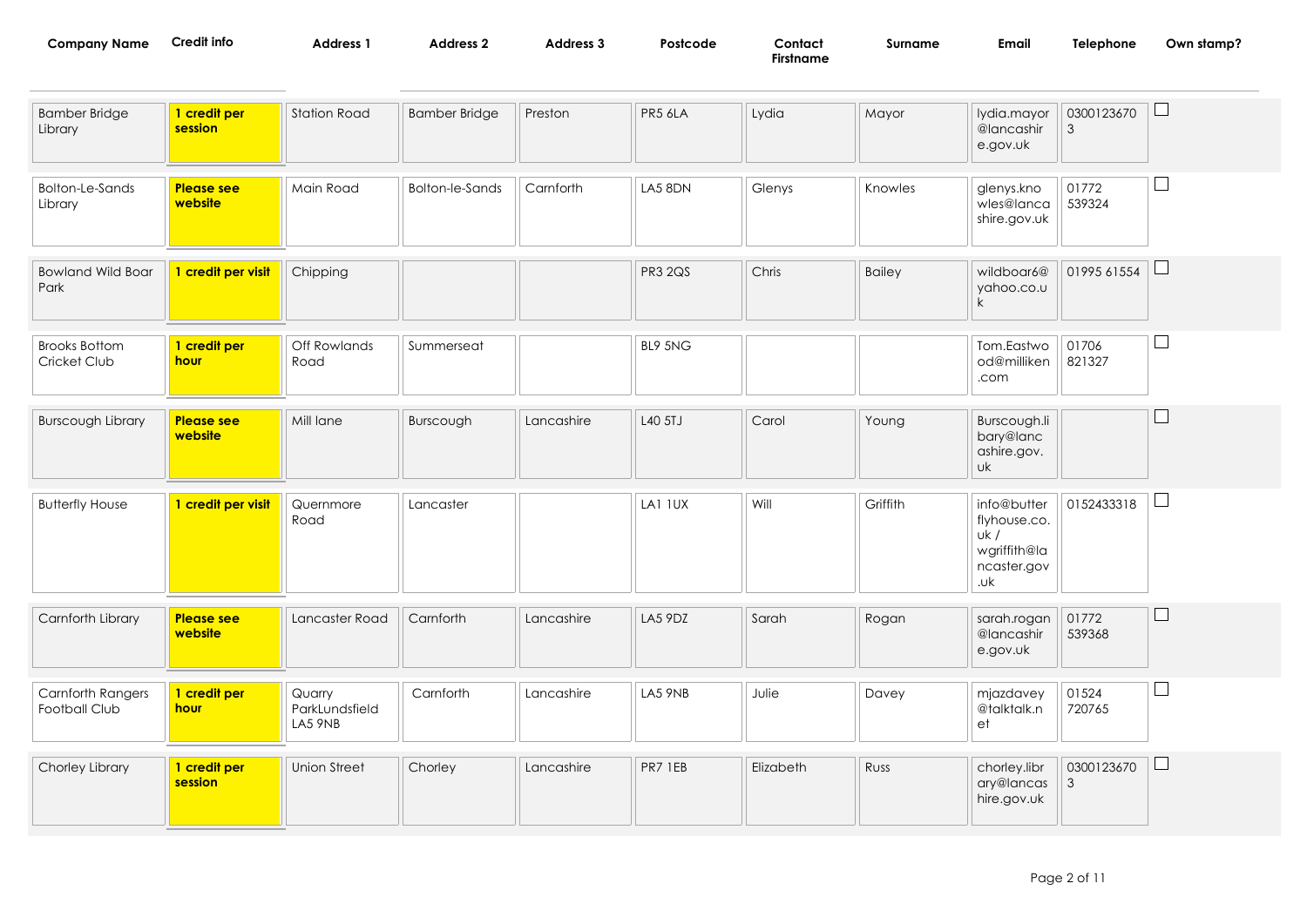| <b>Company Name</b>               | Credit info             | <b>Address 1</b>                                           | <b>Address 2</b>    | <b>Address 3</b> | Postcode | Contact<br><b>Firstname</b> | Surname          | Email                                           | Telephone                    | Own stamp? |
|-----------------------------------|-------------------------|------------------------------------------------------------|---------------------|------------------|----------|-----------------------------|------------------|-------------------------------------------------|------------------------------|------------|
| Clayton Green<br>Library          | 1 credit per<br>session | Clayton Green<br><b>Business Park</b>                      | Library Road        | Clayton Green    | PR67EN   | Jayne                       | Chambers         | clayton.libr<br>ary@lancas<br>hire.gov.uk       | 0300123670<br>$\mathbf{3}$   | $\Box$     |
| <b>Clitheroe Castle</b><br>Museum | 1 credit per visit      | Castle Hill                                                | Clitheroe           |                  | BB7 1BA  |                             |                  | clitheroeca<br>stle@lancas<br>hire.gov.uk       | 01200 424<br>568             | ⊔          |
| Coppull Library                   | 1 credit per<br>session | Spendmore<br>Lane                                          | Coppull             | Chorley          | PR7 5DF  | Nikki                       | Dearden          | coppull.libr<br>ary@lancas<br>hire.gov.uk       | 0300123670<br>$\mathfrak{Z}$ | $\Box$     |
| David Hendra<br>Music Teacher     | 1/2 credit              | 5 Michaelson<br>Avenue                                     | Morecambe           |                  | LA46SD   | David                       | Hendra           | david@hen<br>dra.org.uk                         | 07793<br>271366              | $\Box$     |
| <b>Eccleston Library</b>          | 1 credit per<br>session | The Carrington<br>Centre                                   | The Green           | Eccleston        | PR7 5TE  | Julie                       | <b>Baxendale</b> | eccleston.li<br>brary@lanc<br>ashire.gov.<br>uk | 0300123670<br>3              | $\Box$     |
| Euxton Library                    | 1 credit per<br>session | St Mary's Gate                                             | Euxton              | Chorley          | PR7 6AH  | Kath                        | Deakin           | euxton.libra<br>ry@lancashi<br>re.gov.uk        | 0300123670<br>$\mathbf{3}$   | $\Box$     |
| Fleetwood<br>Museum               | 1 credit per visit      | Queens Terrace                                             | Fleetwood           |                  | FY7 6BT  |                             |                  | fleetwood<br>museum@l<br>ancashire.g<br>ov.uk   | 01253<br>876621              | $\Box$     |
| Freestyle Karate                  | 1 credit per<br>hour    | Heysham<br>Mossgate<br>Community<br><b>Sports Facility</b> | <b>Townsend Way</b> | Lancashire       | LA3 2AW  | Michael                     | Petfield         | vickybirchal<br>l.124@gmail<br>.com             | 0796093950<br>$\overline{4}$ | $\Box$     |

| Gawthorpe Hall | 1 credit per visit | Gawthorpe Hall | Padiham,<br>Burnley |  | L40 1UQ, BB12<br>8UA | Rachel | Pollitt De Duran | gawthorpe<br>  hall@lancas    004<br>hire.gov.uk | 01282771 | 一 |
|----------------|--------------------|----------------|---------------------|--|----------------------|--------|------------------|--------------------------------------------------|----------|---|
|----------------|--------------------|----------------|---------------------|--|----------------------|--------|------------------|--------------------------------------------------|----------|---|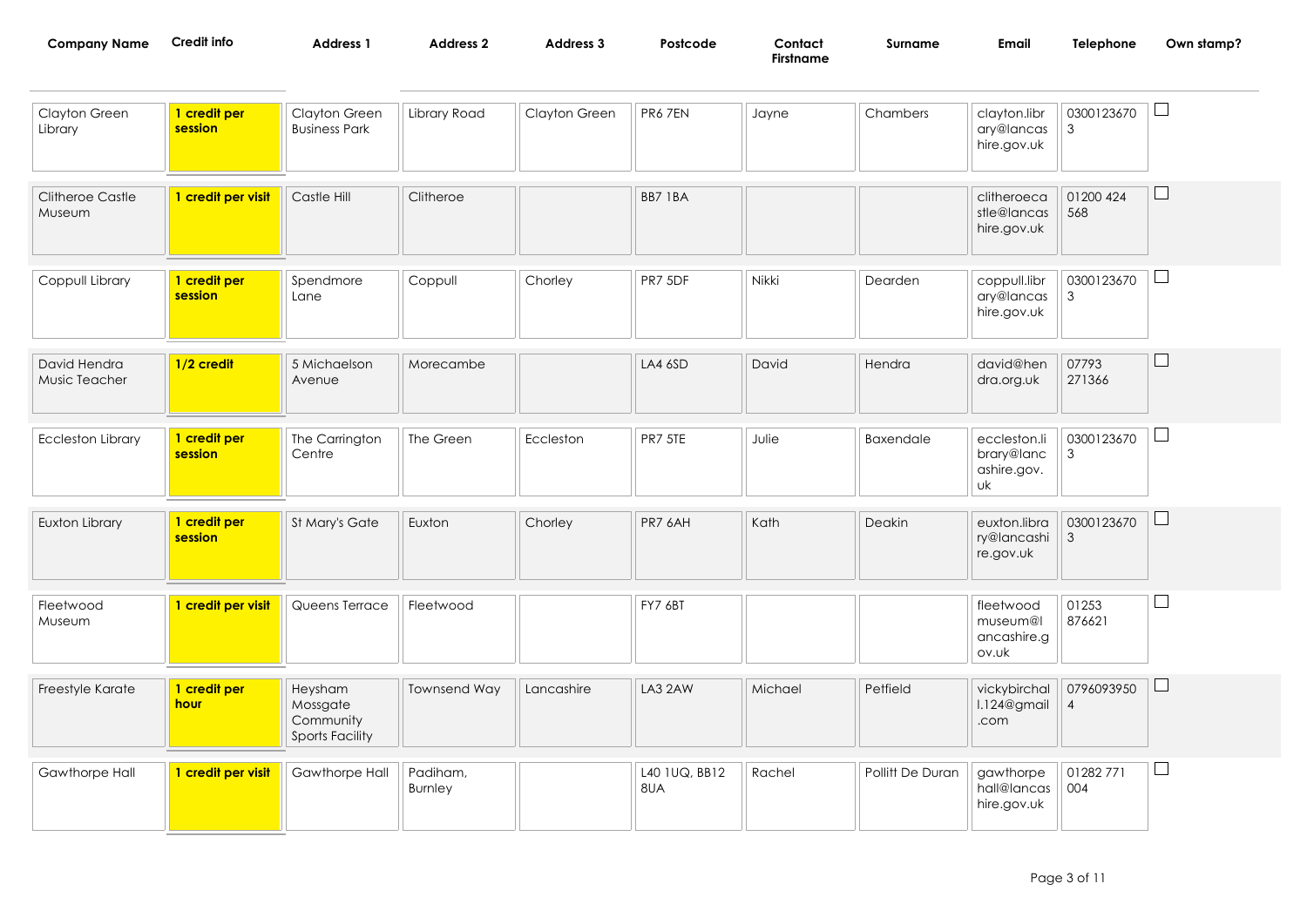| <b>Company Name</b> | Credit info | <b>Address</b> | Address ' | <b>Address 3</b> | Postcode<br>. | Contact<br>$ \sim$ | Surname | Email | Telephone | Own stamp? |
|---------------------|-------------|----------------|-----------|------------------|---------------|--------------------|---------|-------|-----------|------------|
|                     |             |                |           |                  |               | Firstname          |         |       |           |            |
|                     |             |                |           |                  |               |                    |         |       |           |            |

| <b>Halton Library</b>                    | <b>Please see</b><br>website | Penny Stone<br>Road                  | Halton                  | Lancaster   | <b>LA2 6QE</b> | Gina                                          | Prill          | gina.prill@l<br>ancashire.g<br>ov.uk                   | 01772<br>539358              |              |
|------------------------------------------|------------------------------|--------------------------------------|-------------------------|-------------|----------------|-----------------------------------------------|----------------|--------------------------------------------------------|------------------------------|--------------|
| <b>Helmshore Mills</b><br>Textile Museum | 1 credit per visit           | Holcombe<br>Road                     | Helmshore<br>Rossendale |             | BB4 4NP        |                                               |                | helmshore<br>museum@l<br>ancashire.g<br>ov.uk          | 01706<br>226459              | Ш            |
| Heysham Library                          | <b>Please see</b><br>website | 396-398<br>Heysham Road              | Heysham                 | Morecambe   | LA3 2BJ        | Lucy                                          | Belanger       | lucy.belang<br>er@lancash<br>ire.gov.uk                | 0177253937<br>$\overline{4}$ | $\mathbf{L}$ |
| Jollies Barn Ltd                         | 1 credit per<br>hour         | The Gravel                           | Mere Brow               |             | PR4 6JX        | Sarah                                         | Bridge         | sarah.bridg<br>e@jolliesbar<br>n.co.uk                 | 0771898526<br>$\overline{4}$ | $\Box$       |
| Judges' Lodgings                         | 1 credit per visit           | Church Street                        | Lancaster               |             | LAI 1YS        |                                               |                | judgeslodgi<br>ngs@lancas<br>hire.gov.uk               | 01524 32808                  | ⊔            |
| Kids Fitness Zone                        | 1 credit per<br>hour         | <b>Crossfit Central</b><br>Lancaster | Unit 9                  | Lansil Walk | LA1 3PQ        | Sheryl                                        | Coultas        | s.coultas@l<br>ancaster.a<br>c.vk                      | 0777996241<br>$\sqrt{5}$     | ⊔            |
| Kidz Fitness Zone                        | 1 credit per<br>hour         | Crossfit Central<br>Lancaster        | Unit 9                  | Lansil Walk | LA1 3PQ        | Sheryl                                        | Coultas        | s.coultas@l<br>ancaster.a<br>c.uk                      | 0777 996<br>2415             | ப            |
| Kingsfold Library                        | 1 credit per<br>session      | Hawksbury<br>Drive                   | Penwortham              | Preston     | <b>PR1 9EJ</b> | Janet<br>Worthington<br>and Gaynor<br>Dickson |                | kingsfold.lib<br>rary@lanca<br>shire.gov.uk            | 0300123670<br>$\mathfrak 3$  |              |
| Lancashire Library<br>Services           | 1 credit per<br>hour         | Southway                             | Skeimersdale            | Lancashire  | WN8 6NL        | Gill                                          | <b>Brailey</b> | Skelmsdale.<br>libary@lanc<br>ashire.gov.<br><b>uk</b> | 0845053<br>0005              |              |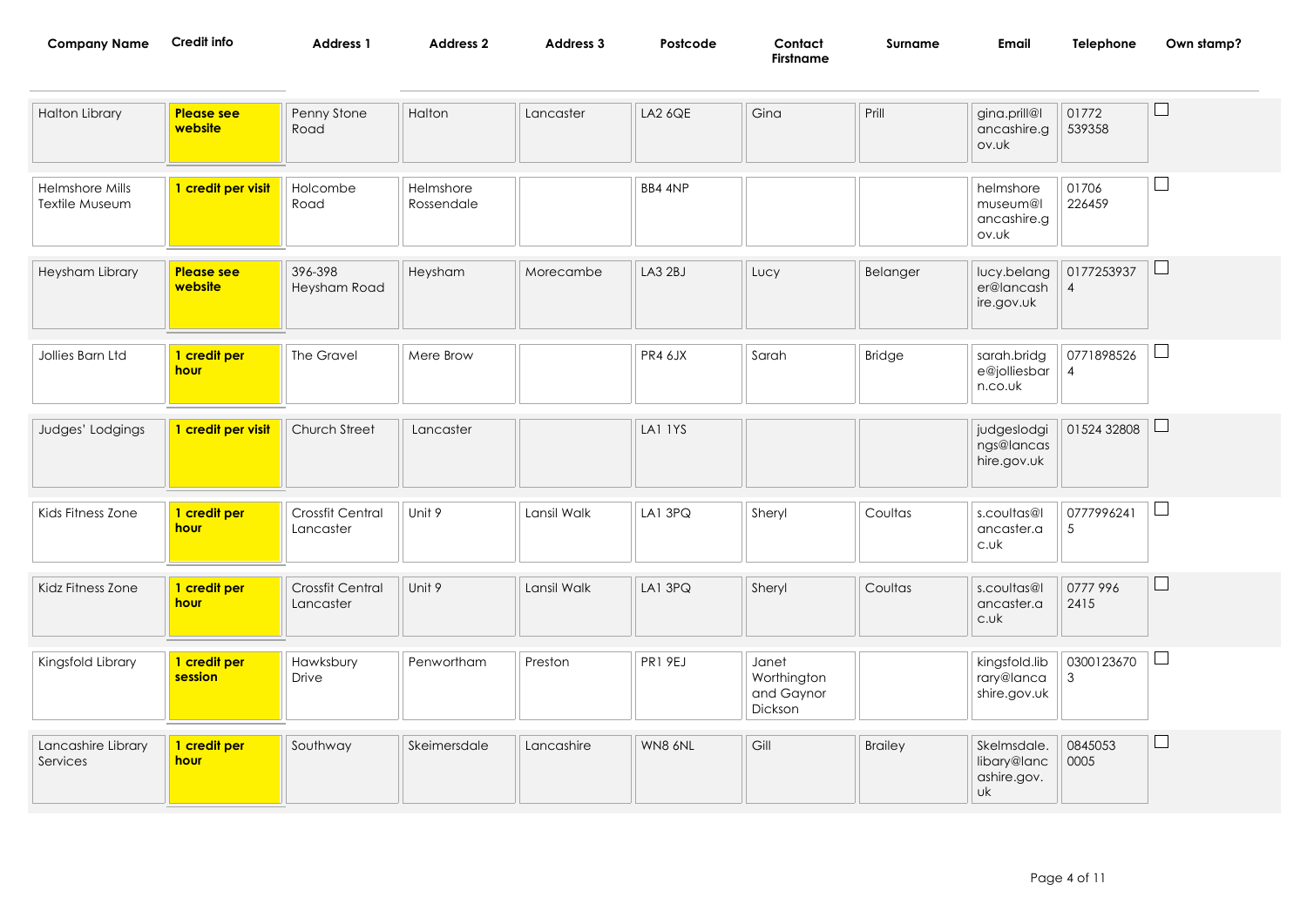| <b>Company Name</b> | Credit info | <b>Address</b> | <b>Address 2</b> | Address 3 | Postcode | Contact   | Surname | Email | Telephone | Own stamp? |
|---------------------|-------------|----------------|------------------|-----------|----------|-----------|---------|-------|-----------|------------|
|                     |             |                |                  |           |          | Firstname |         |       |           |            |

| Lancaster Castle                         | <b>Please see</b><br>website | Castle Parade           | Lancaster                     |            | LAI IYJ         | Colin     | Penny       | lancasterca<br>stle@lancas<br>hire.gov.uk                 | 01524 64998                  |                              |
|------------------------------------------|------------------------------|-------------------------|-------------------------------|------------|-----------------|-----------|-------------|-----------------------------------------------------------|------------------------------|------------------------------|
| Lancaster City<br>Museum                 | 1 credit per visit           | Market Square           | Lancaster                     |            | LAI IHT         |           |             | lancastercit<br>ymuseum@l<br>ancashire.g<br>ov.uk         | 01524 64<br>637              | ш                            |
| Lancaster Library                        | <b>Please see</b><br>website | Market Square           | Lancaster                     |            | LAI IHY         | Elizabeth | Cox         | elizabeth.c<br>ox@lancash<br>ire.gov.uk                   | 01524<br>580701              | $\blacksquare$               |
| Lancaster<br>Maritime Museum             | 1 credit per visit           | <b>Custom House</b>     | St George's<br>Quay Lancaster |            | LAI IRB         |           |             | lancasterm<br>aritimemus<br>eum@lanc<br>ashire.gov.<br>uk | 01524 382<br>264             | $\Box$                       |
| <b>Lancaster Priory</b><br>Choir         | 1 credit per<br>hour         | Lancaster Priory        | Priory Close                  | Lancaster  | LA11YZ          | Jeremy    | Truslove    | jeremytruslo<br>ve@btintern<br>et.com                     | 0152465338                   | $\blacktriangledown$         |
| Lancaster<br>University Student<br>Union | <b>Please see</b><br>website | Lancaster<br>University | <b>Bailrigg</b>               |            | LA1 4YT         | Amy       | Harding     | a.harding4<br>@lancaster.<br>ac.uk                        | $+44(0)$ 1524<br>510591      | $\boxed{\blacktriangledown}$ |
| Leyland Library                          | 1 credit per<br>session      | Lancastergate           | Leyland                       | Preston    | <b>PR25 2EX</b> | Leona     | Lyons       | leyland.libr<br>ary@lancas<br>hire.gov.uk                 | 0300123670<br>$\mathbf{3}$   | $\Box$                       |
| Lockstock Hall<br>Library                | 1 credit per<br>session      | Watkin Lane             | Lockstock Hall                | Lancashire | PR5 5TU         | Alan      | Whittle     | lockstock-<br>hall.library@<br>lancashire.<br>gov.uk      | 0300123670<br>$\mathfrak{Z}$ | $\Box$                       |
| Longton Library                          | 1 credit per<br>session      | Liverpool Old<br>Road   | Longton                       | Preston    | PR4 5HA         | Zoe       | Fetherstone | longton.libr<br>ary@lancas<br>hire.gov.uk                 | 0300123670<br>3              |                              |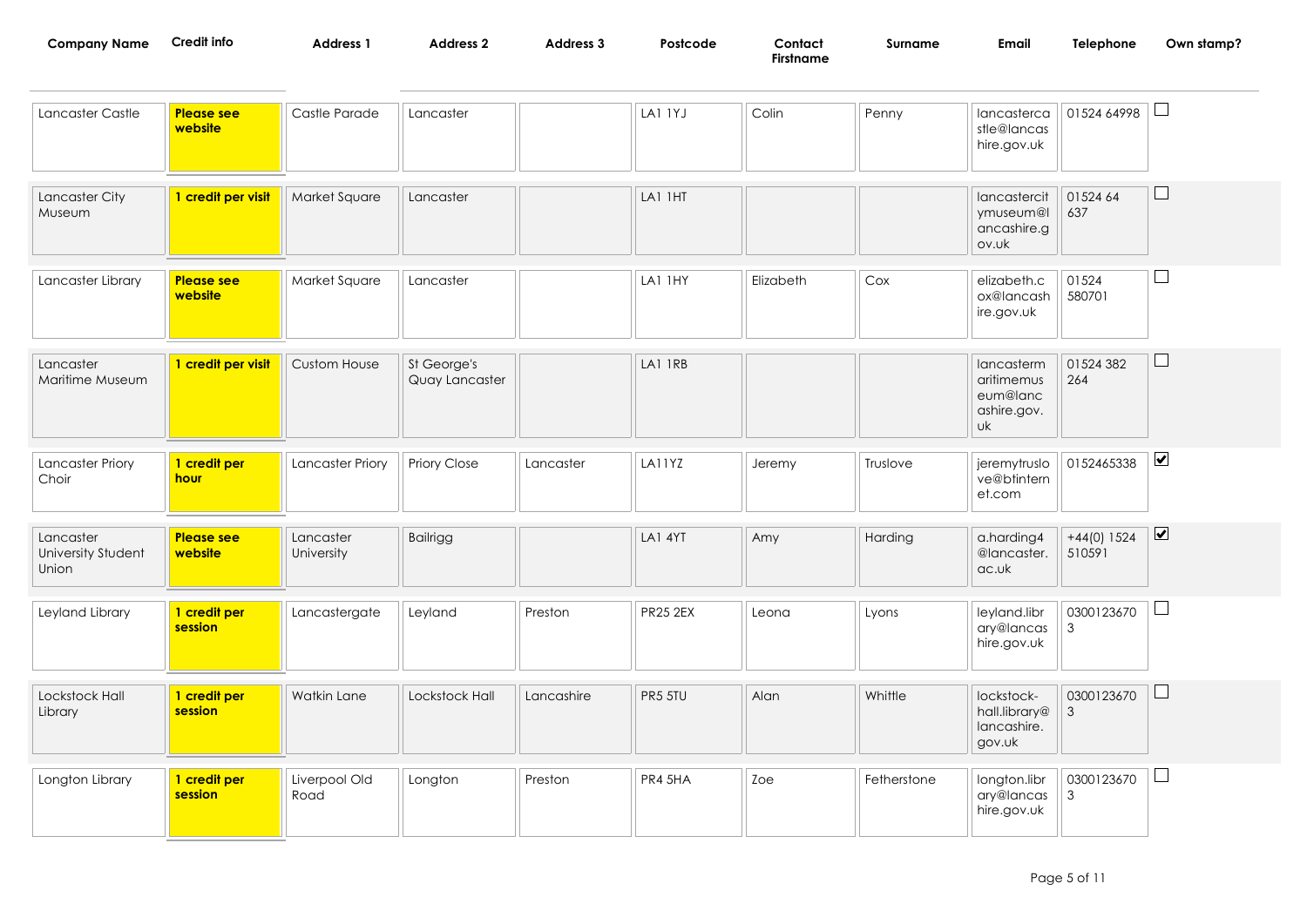| <b>Company Name</b> | Credit info | Address 1 | Address 2 | Address 3 | Postcode | Contact |
|---------------------|-------------|-----------|-----------|-----------|----------|---------|
|---------------------|-------------|-----------|-----------|-----------|----------|---------|

**Firstname**

**Credit info Surname Email Telephone Own stamp?**

| More Music                          | 1 credit per<br>hour         | $13-17$<br>Devonshire Rd |                          |            |                |          |          | info@more<br>music.org.u<br>$\mathsf{k}$         | 01524<br>831997  | Ш                            |
|-------------------------------------|------------------------------|--------------------------|--------------------------|------------|----------------|----------|----------|--------------------------------------------------|------------------|------------------------------|
| Morecambe<br>Cricket Club           | 1 credit per<br><b>hour</b>  | Woodmill Lane            | Morecambe                | Lancashire | LA4 4NL        | Patricia | Mills    | tigermills@b<br>tinternet.co<br>m                | 0152441819<br>2  | $\Box$                       |
| Morecambe<br>Library                | <b>Please see</b><br>website | Central Drive            | Morecambe                | Lancashire | LA4 5DL        | Elaine   | Rush     | elaine.rush<br>@lancashir<br>e.gov.uk            | 01524<br>402100  | ⊔                            |
| Museum of<br>Lancashire             | 1 credit per visit           | <b>Stanley Street</b>    | Preston                  |            | PR1 4YP        | Heather  | Dowler   | museumofl<br>ancashire@<br>lancashire.<br>gov.uk | 01524 64<br>637  | $\sqcup$                     |
| NRG Dance Studio                    | 1 credit per<br><b>hour</b>  | <b>Stanley Road</b>      | Stanleys Youth<br>Centre | Morecambe  | LA3 1UT        | Elly     | Townend  | misselly_nrg<br>dance@hot<br>mail.co.uk          | 01524<br>850079  | $\boxed{\blacktriangledown}$ |
| Penwortham<br>Library               | 1 credit per<br>session      | Liverpool Road           | Penwortham               | Preston    | PR1 9XE        | Mandy    | Stokes   | penwortha<br>m.library@l<br>ancashire.g<br>ov.uk | 0300123670<br>3  |                              |
| Piano Teacher                       | 1 credit per<br><b>hour</b>  | 5 Michaelson<br>Avenue   | Morecambe                | Lancashire | LA4 6SD        | David    | Henrda   | david@hen<br>dra.org.uk                          | 0779327136<br>6  | $\boxed{\blacktriangledown}$ |
| Queen Street Mill<br>Textile Museum | 1 credit per visit           | Queen Street             | Harle Syke<br>Burnley    |            | <b>BB102HX</b> |          |          | queenstreet<br>mill@lancas<br>hire.gov.uk        | 01282 412<br>555 | ⊔                            |
| Shrimpettes<br>Cheerleading         | 1 credit per<br>hour         | 183 Albert Road          | Morecambe                | Lancashire | LA4 4NL        | Kirsty   | Stephens | kirsty.stephe<br>ns@hotmail.<br>co.uk            | 0152442291<br>3  | ⊔                            |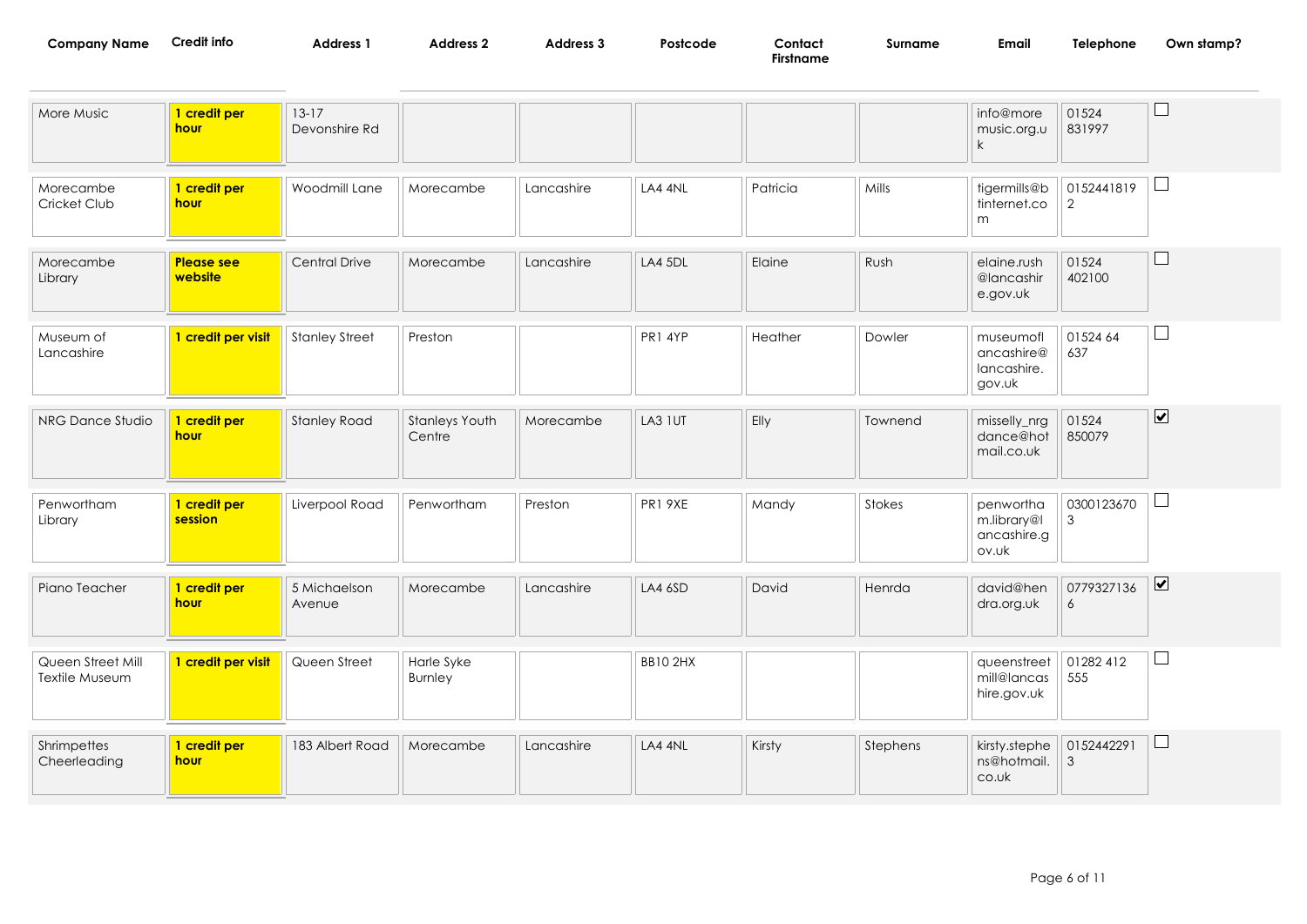| Company Name | Credit info | <b>Address</b> | <b>Address 2</b> | Address | Postcode | Contact         | Surname | Emai | Telephone | Own stamp? |
|--------------|-------------|----------------|------------------|---------|----------|-----------------|---------|------|-----------|------------|
|              |             |                |                  |         |          | --<br>Firstname |         |      |           |            |

| Silverdale Library                    | <b>Please see</b><br>website                             | Emesgate Lane                     | Silverdale               | Carnforth  | LA5 ORA        | Jill    | Mason          | jill.mason@l<br>ancashire.g<br>ov.uk                  | 01772<br>539326                                            | ⊔                        |
|---------------------------------------|----------------------------------------------------------|-----------------------------------|--------------------------|------------|----------------|---------|----------------|-------------------------------------------------------|------------------------------------------------------------|--------------------------|
| Strawberry dance<br>studio            | 1 credit per<br>hour                                     | 218 Marine<br><b>Road Central</b> |                          |            | $LA4$ $4BQ$    | Lisa    | Salem          | lisa.salem@<br>btinternet.c<br>om                     | 01524 400<br>435                                           | $\Box$                   |
| <b>Tarleton Library</b>               | <b>Please see</b><br>website                             | Mark Square                       | Tarleton                 | Lancashire | PR4 6TU        | Jill    | Rimmer         | Tarleton.lib<br>ary@lancas<br>hire.gov.uk             |                                                            | $\sim$                   |
| The Cottage<br>Museum                 | 1 credit per visit                                       | 15 Castle Hill                    | Lancaster                | Lancashire | LAI IYS        | Gill    | <b>Brailey</b> | cottagemu<br>seum@lanc<br>ashire.gov.<br>uk           | 15 Castle<br>Hill,<br>Lancaster,<br>Lancashire,<br>LA1 IYS | $\Box$                   |
| The Crafty Potter                     | 1 credit per visit                                       | Unit 3 (Ground<br>Floor)          | Little Hoole,<br>Preston |            |                | Angela  | Andrews        | info@thecr<br>aftypotterpr<br>eston.co.uk             | 01772<br>875646                                            | $\Box$                   |
| <b>Upholland Library</b>              | <b>Please see</b><br>website                             | <b>Hall Green</b>                 | Skelmersdale             | Lancashire | WN8 OPB        | Annette | <b>Barnes</b>  | Burscough.li<br>bary@lanc<br>ashire.gov.<br><b>uk</b> |                                                            | $\Box$                   |
| Westgate Scout<br>Group               | <b>Max 3 credits</b><br>per half term/6<br>per full term | St Martins<br>Church              | <b>Braddon Close</b>     | Westgate   | <b>LA4 4UZ</b> | Claire  | Rose           | clairerose72<br>@gmail.co<br>m                        | 07792<br>617951<br>01524<br>400466                         | $\Box$                   |
| <b>Wildlife Oasis</b>                 | 1 credit per visit                                       | Kirkby Lonsdale                   | Skipton                  |            |                |         |                | mail@wildlif<br>eoasis.co.u<br>$\mathsf{k}$           | 015395<br>63027                                            | $\Box$                   |
| Williamson<br>Park/Butterfly<br>House | 1 credit per<br>hour                                     | Williamson Park                   | Lancaster                | Lancashire | LA1 IUX        | Will    | Griffith       | wgriffith@la<br>ncaster.gov<br>.uk                    | 0152433318                                                 | $\overline{\phantom{a}}$ |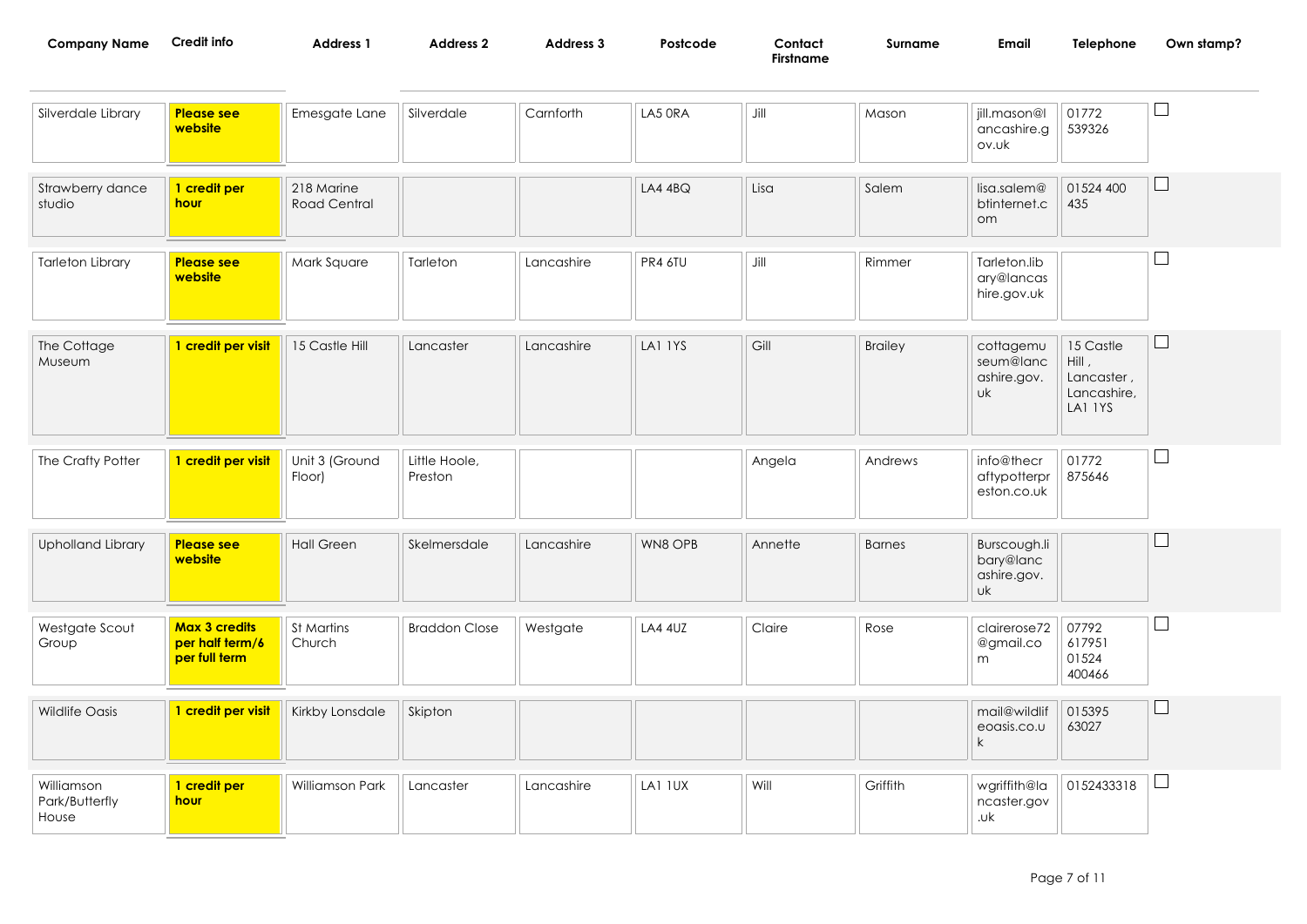| <b>Company Name</b> | Credit into | Address | Address | <b>Address 3</b> | <b>Postcod</b> | Contact   | surname | Email | elephone | stamp:<br>Own. |
|---------------------|-------------|---------|---------|------------------|----------------|-----------|---------|-------|----------|----------------|
|                     |             |         |         |                  |                | Firstname |         |       |          |                |

| <b>West Lancs</b>                                                     |                                                                     |                                          |              |            |                |          |               |                                       |                  |                              |
|-----------------------------------------------------------------------|---------------------------------------------------------------------|------------------------------------------|--------------|------------|----------------|----------|---------------|---------------------------------------|------------------|------------------------------|
| 1st Green Lane<br>Rainbows                                            | <b>Maximum 3</b><br>credits per 1/2<br>term / 6 credits<br>nar tarm | Green Lane<br>Girlguide<br>Headquarters  | Green Lane   | Ormskirk   | L39 1ND        | Caroline | Holder        |                                       |                  | $\boxed{\blacktriangledown}$ |
| 1st Moorgate<br>Raibows, Brownies<br>& Guides                         | <b>Maximum 3</b><br>credits per 1/2<br>term / 6 credits<br>nar tarm | Moorgate<br>Girlguide<br>Headquarters    | 21 Moorgate  | Ormskirk   | <b>L39 4RT</b> | Caroline | Holder        |                                       |                  |                              |
| 1st Ormskirk<br>Moorgate<br>Rainbows,<br><b>Brownies &amp; Guides</b> | <b>Maximum 3</b><br>credits per 1/2<br>term / 6 credits<br>per term | Moorgate<br>Girlguide<br>Headquarters    | 21 Moorgate  | Ormskirk   | L39 IND        | Caroline | Holder        |                                       |                  | $\overline{\mathbf{v}}$      |
| 1st Ormskirk Scout<br>Group                                           | <b>Maximum 3</b><br>credits per 1/2<br>term / 6 credits<br>nar tarm | Wigan Road                               | Ormskirk     | Lancashire |                | Kate     | Parr          | m11kp@hot<br>mail.co.uk               |                  | $\Box$                       |
| 3rd Ormskirk Green<br>Lane Brownies                                   | <b>Maximum 3</b><br>credits per 1/2<br>term / 6 credits<br>nor torm | Green Lane<br>Girlguide<br>Headquarters  | Green Lane   | Ormskirk   | L39 1ND        | Caroline | Holder        |                                       |                  | $\boxed{\blacktriangledown}$ |
| 4th Aughton<br>Rainbow &<br>Brownie units                             | <b>Maximum 3</b><br>credits per 1/2<br>term / 6 credits<br>nor torm | Scout & Guide<br>Hq                      | Long Lane    | Aughton    | L39 5AS        | Alison   | Perry         | alison.perry<br>@live.co.uk           |                  | $\mathbb{R}^n$               |
| 4th Ormskirk<br><b>Brownies &amp; Guides</b>                          | <b>Maximum 3</b><br>credits per 1/2<br>term / 6 credits<br>nor torm | Green Lane<br>Girguiding<br>Headquarters | Green Lane   | Ormskirk   | L39 IND        | Caroline | Harding       |                                       |                  | $\overline{\mathbf{v}}$      |
| 5th Ormskirk St<br>Anne's Rainbows,<br><b>Brownies &amp; Guides</b>   | <b>Maximum 3</b><br>credits per 1/2<br>term / 6 credits<br>nor torm | St Anne's<br>Community<br>Centre         | Prescot Road | Ormskirk   | L39 4TG        | Caroline | <b>Holder</b> |                                       |                  | $\overline{\mathbf{v}}$      |
| All Stars Badminton                                                   | 1 credit per<br>hour                                                | St Helens Road                           | Ormskirk     | Lancashire | L39 4QP        | Debbie   | Rigby         | coach@alls<br>tarsbadmint<br>on.co.uk | 07732 823<br>620 |                              |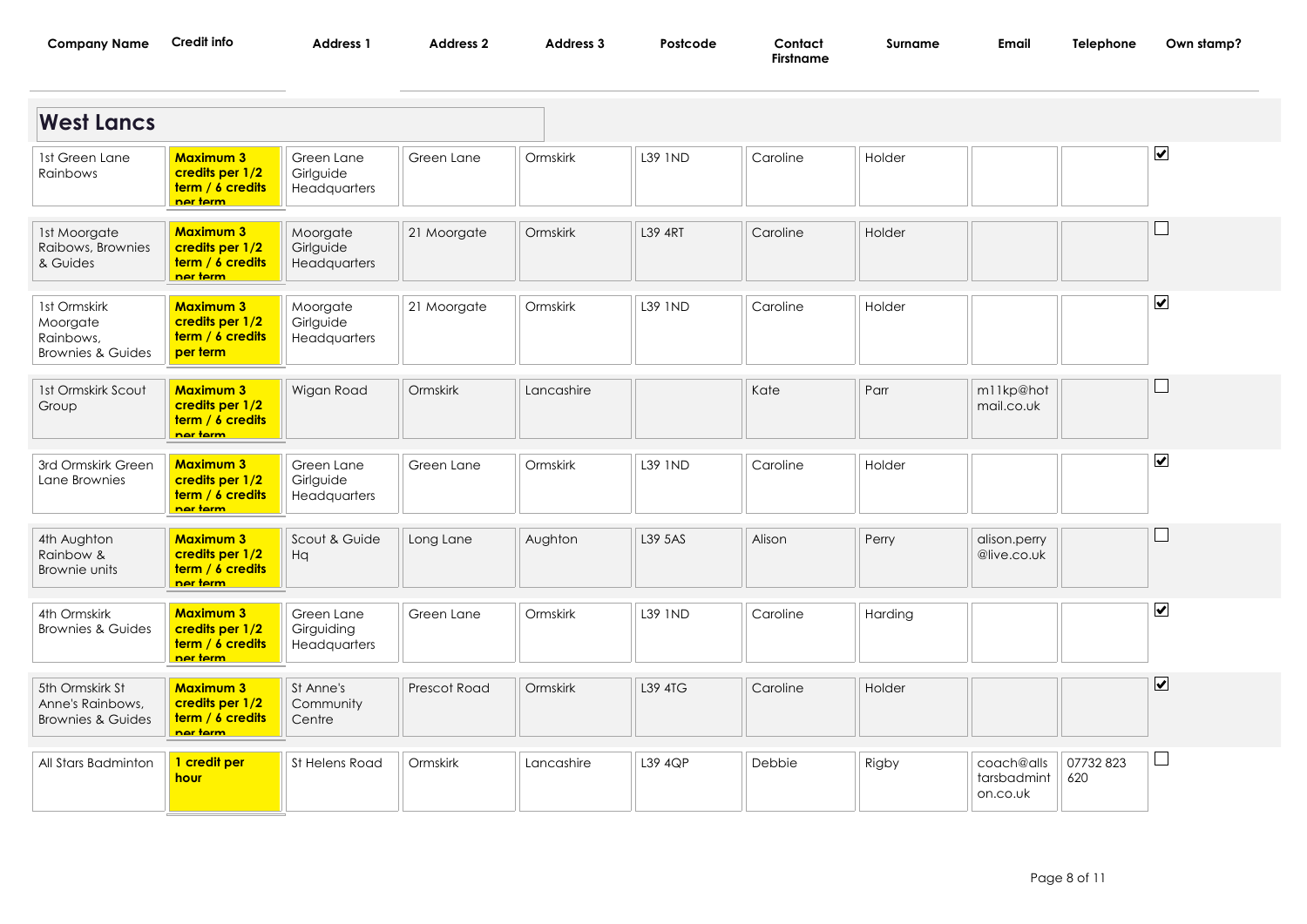| <b>Company Name</b>                             | <b>Credit info</b>           | <b>Address 1</b>                                                                                                            | <b>Address 2</b>     | Address 3  | Postcode | Contact<br><b>Firstname</b> | Surname   | <b>Email</b>                              | Telephone                    | Own stamp?               |
|-------------------------------------------------|------------------------------|-----------------------------------------------------------------------------------------------------------------------------|----------------------|------------|----------|-----------------------------|-----------|-------------------------------------------|------------------------------|--------------------------|
| <b>Base-Dance Ltd</b>                           | 1 credit per<br>hour         | Unit 11<br>Malthouse<br><b>Business park</b><br>(access via<br>Green lane or<br>Southport Road<br>(Ormskirk town<br>centre) | 48 southport<br>road | Ormskirk   | L39 1QR  | Chris / Claire              | Llyod     | info@base-<br>dance.com                   | 0795834685<br>$\overline{4}$ | $\sqcup$                 |
| <b>Burscough Leisure</b><br>Centre              | 1 credit per<br>hour         | Burscough<br>fitness &<br>Racquets<br>Leisure Centre                                                                        | <b>Bobby Langton</b> | Burscough  | L40 OSD  | John                        | Gibson    | infoburscou<br>gh@leisure.s<br>erco.com   | 01704<br>895266              | $\Box$                   |
| Hamilton School of<br>Dance & Drama             | 1 credit per<br>hour         | St Michaels<br>Church hall                                                                                                  | Aughton              | Lancashire | L39 6SB  | Anneliese<br>Hamilton       | Stevens   | anneliese.h<br>amilton@sk<br>y.com        | 0786311499<br>3              | $\Box$                   |
| Helen O' Grady<br>Drama Academy -<br>Warrington | 1 credit per<br>session      | Various venues;<br>pleasee see<br>the website                                                                               |                      |            |          |                             |           |                                           |                              |                          |
| Helen O'Grady<br>Drama Academy -<br>Ormskirk    | 1 credit per<br>hour         | Emmanuel<br>Church                                                                                                          | Derby Street         | Ormskirk   | L39 2DE  | Racheal                     | Powell    | sefton@hel<br>enogrady.c<br>o.uk          | 0151 703<br>6717             | ⊔                        |
| Kumon - Education<br>Ormskirk                   | 1 credit per<br>hour         | Edge hill<br>university                                                                                                     | St helen's Road      | Ormskirk   | L39 4QP  | Gareth                      | Lougher   | edgehillspo<br>rt@edgehill.<br>ac.uk      | 01695 584<br>745             | $\overline{\phantom{a}}$ |
| Kumon - Ormskirk                                | 1 credit per<br>hour         | Ormskirk Parish<br>Church                                                                                                   | Park Road            | Ormskirk   | L39 3RD  | Carl                        | Thompson  | ormskirk@ku<br>moncentre.<br>co.uk        | 01704823<br>669              | $\Box$                   |
| Ormskirk Library                                | <b>Please see</b><br>website | Burscough<br>Street                                                                                                         | Ormskirk             | Lancashire | L39 2EN  | Lauren                      | Fairhurst | Ormskirk.lib<br>ary@lancas<br>hire.gov.uk |                              |                          |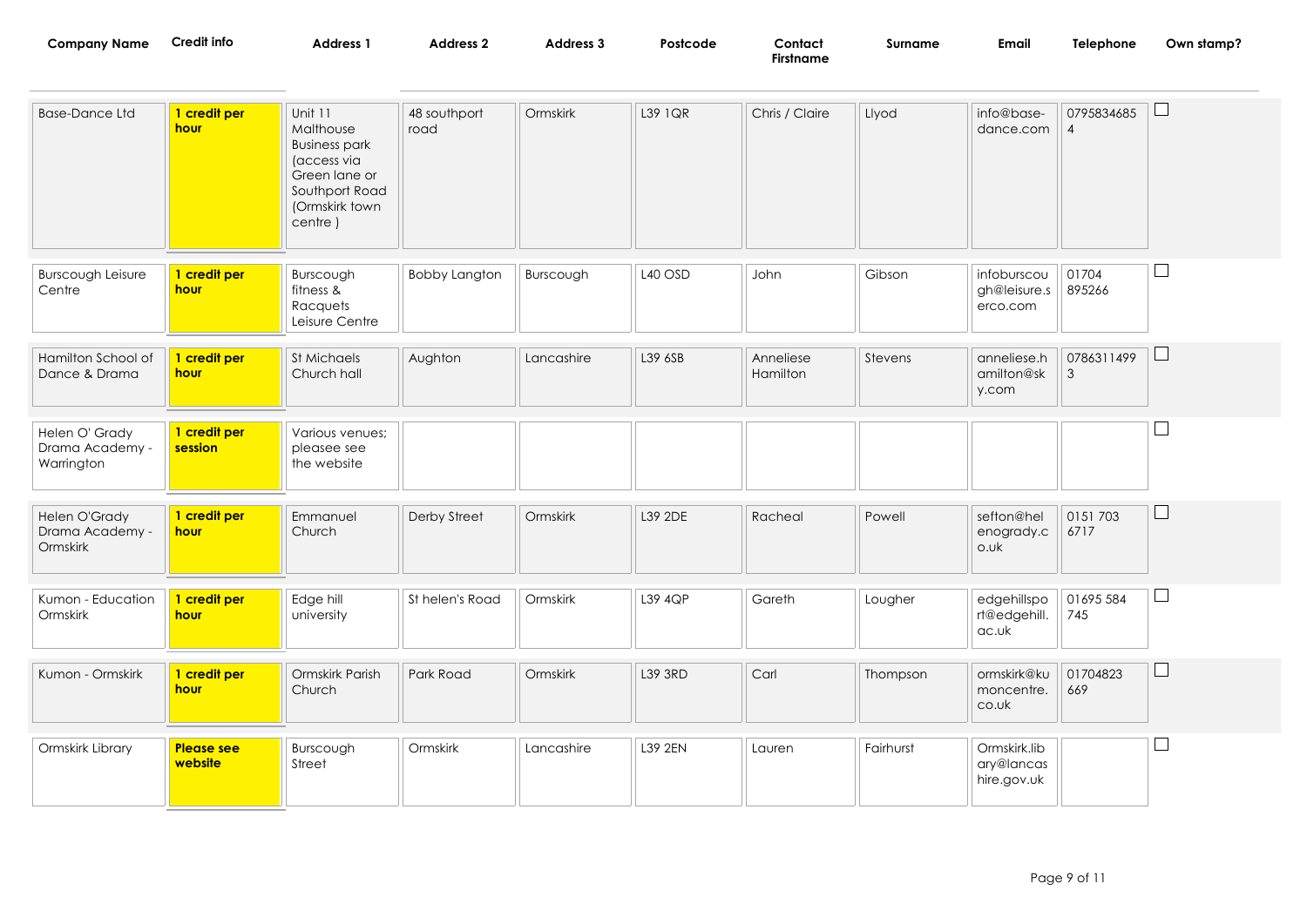| <b>Company Name</b> | dit into | <b>Address</b> | <b>Address</b> | Address J | Postcode | Contact | Surname | Emai | Telephone<br>the contract of the contract of the contract of | Own stamp? |
|---------------------|----------|----------------|----------------|-----------|----------|---------|---------|------|--------------------------------------------------------------|------------|
|                     |          |                |                |           |          | namc    |         |      |                                                              |            |

| Ormskirk Tennis<br>Club                                   | 1 credit per<br>hour         | County Road<br>Ormskirk                                    | Lancashire         |                    | L39 3LU | Rob     | Owens     | Rowen@ten<br>nispartnersh<br>ip.com      | 01695<br>573459 /079<br>16139342 |              |
|-----------------------------------------------------------|------------------------------|------------------------------------------------------------|--------------------|--------------------|---------|---------|-----------|------------------------------------------|----------------------------------|--------------|
| Parbold Library                                           | <b>Please see</b><br>website | The Common                                                 | Parboid            | Lancashire         | WN87EA  |         |           | parbold.lib<br>ary@lancas<br>hire.gov.uk |                                  |              |
| Sefton TAGB<br>Taekwondo - Edge<br><b>Hill University</b> | 1 credit per<br>hour         | Edge Hill<br>University -<br>Sporting Edge<br>Sport Centre | St Helen's Road    | Ormskirk           | L39 4QP | Warren  | Vice      |                                          | 0782538064<br>2                  |              |
| Skelmersdale Libray                                       | <b>Please see</b><br>website | Southway                                                   | Skelmersdale       | Lancashire         | WN8 6NL | Andrea  | Brown     | 'andrea.bro<br>wn@lancas<br>hire.gov.uk' |                                  |              |
| Stagecoach<br>Theatre Arts -<br>Ormskirk                  | 1 credit per<br>hour         | 5 Bebies Road,<br>Ormskirk                                 | Lancashire         |                    | L394SY  | Deborah | Fletcher  | www.stage<br>coach.co.u<br>k/ormskirk    | 07852<br>569203                  | $\mathsf{L}$ |
| Town Green Ju-<br>Jitsu Club                              | 1 1/2 credits<br>per week    | W.I Hut                                                    | Town Green<br>Lane | West Lancashire    | L39 6SE | Gaynor  | Pickering | gaynorpick<br>ering@hotm<br>ail.com      | 0780585053<br>1/01695<br>577697  |              |
| West Lancs Karate<br>Academy                              | 1 credit per<br>hour         | Lakeside<br><b>Christian Centre</b>                        | Fairways           | North<br>Promenade | PR8 1RY | Rob     | Willis    | kikentai.uk<br>@btopenw<br>orld.com      | 01704 507<br>090                 | $\Box$       |
| West Lancs<br>Performing Arts                             | 1 credit per<br><b>hour</b>  | Edge Hill<br>University Rose<br>Theatre                    | St Helen's Road    | Ormskirk           | L39 4QP | Sharn   | Alexandra | wlpasharn<br>@googlem<br>ail.com         | 07870 675<br>872                 |              |
| <b>WWT Martin Mere</b><br><b>Wetland Centre</b>           | 1 credit per<br>hour         | Fish Lane                                                  | Burscough          | Lancashire         | L40 OTA | Chris   | Whitehead | chriswhiteh<br>ead@wwt.o<br>rg.uk        | 0170489518                       |              |